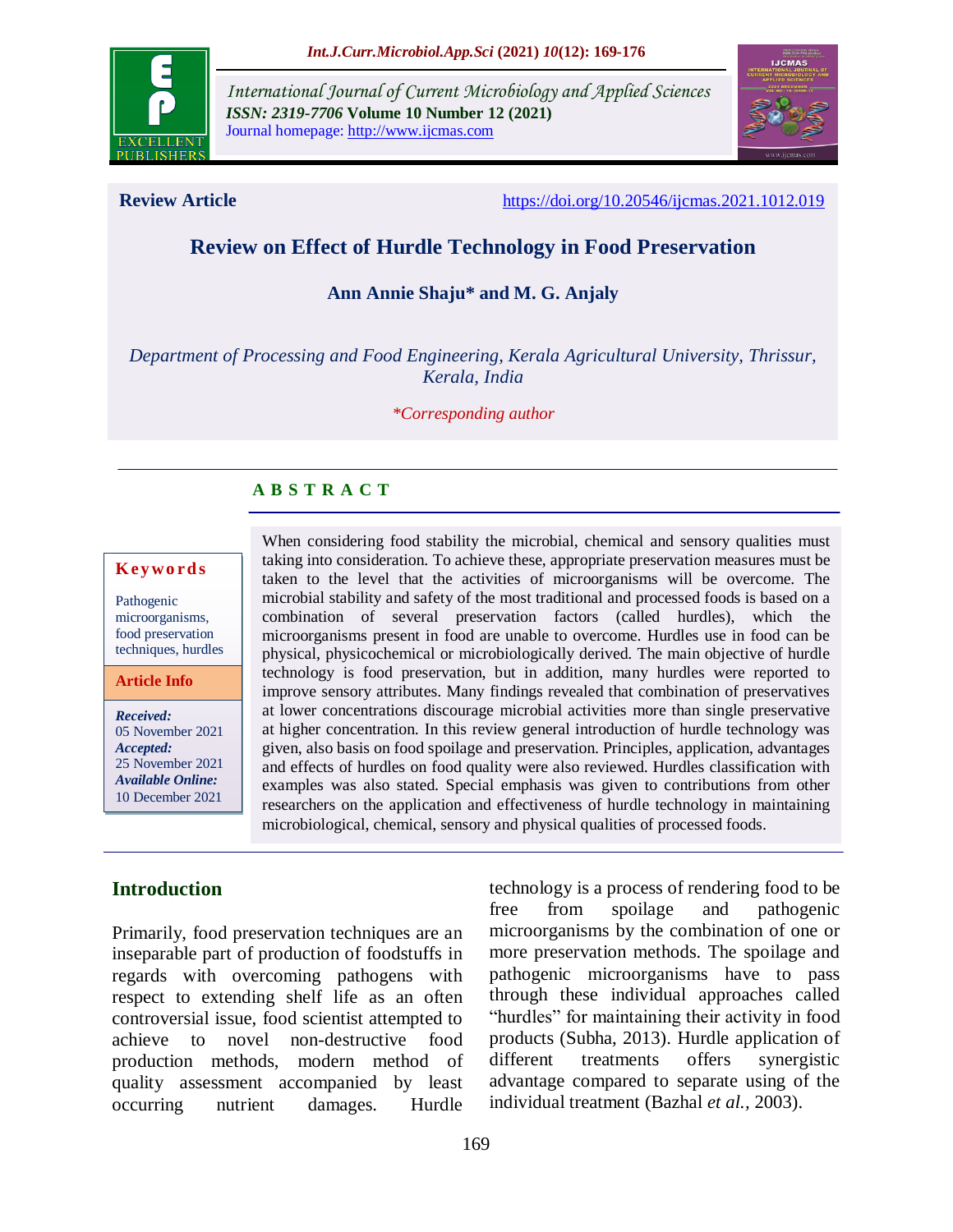The concept of hurdle technology was first introduced by Lothar Leistner (1978). More recently out of the comprehension of the hurdle technology new concepts for food safety have emerged (Leistner, 1997). Hurdles ensures microbial safety in food and maintained its nutritional and organoleptic parameters for consumer preference (Subha, 2013). The main theory of bringing hurdle technology up is severity of applying one preserving factor which can lead to degrade nutritional quality as a result of damages may occur to food substances (Rahman, 2012).

Combining inhibitory factors can result in a significant improvement in securing microbial safety and stability as well as the sensory and nutritional quality of foods (Juneja, 2003).

These include manipulation of factors such as temperature, water activity and acidity, as well as processes such as gas packaging and high pressure processing. The aim is to interfere with several different mechanisms within microorganisms simultaneously. This multitargeted approach allows effective use of mild techniques (IFIS, 2005).

#### **Microbiological Food Spoilage**

Food Spoilage is deterioration of quality parameters of food by chemical, physical or microbial means (IFIS, 2005). For microbial food spoilage to occur, several events need to take place in sequence. Microorganisms have to get into the food from one or more sources, the food environment (pH, aw, O–R potential, nutrients, inhibitory agents) should favour growth of one or more types of these contaminating microorganisms, the food must be stored (or abused) at a temperature that enables one or more types to multiply, and finally, the food must be stored under conditions of growth for sufficient length of time for the multiplying microbial types to attain the high numbers necessary to cause the

detectable changes in a food (Bibek, 2005). It is clear that the microbial safety of food can be granted when the overall processing, including the production of raw materials, distribution and handling by the consumers are taken into consideration. Therefore, the microbial quality assurance of foods is not only a matter of control, but also a careful design of the process chain (Hofstra *et al.,* 1994).

## **Principles of Food Preservation**

Food preservation is a process of maintaining the original quality or existing state of food by treatments that will prevent its spoilage or deterioration (IFIS, 2005). It implies putting microorganisms in a hostile environment in order to cause their death (Oladapo *et al.,* 2014). When food is to be stored for a prolonged period, use of preservatives is essential in order to maintain its quality and flavour. Their use prevents spoilage of foods due to the growth of bacteria and fungi. They also maintain the quality and consistency of the foods, along with its palatability and wholesomeness.

Preservatives also maintain nutritional value, control appropriate pH and enhance flavour (Arora, *et al.,* 2014). The disturbance of the homeostasis of microorganisms is the main mechanism of food preservation (Leistner, 2010). Traditional methods for acceptable preservation of foods include heating, chilling, freezing, drying, curing, salting, preserving with sugar, direct acidification, natural fermentation, modified atmosphere packaging and smoking (Juneja, 2003).

Chemical preservatives may be injurious when used at higher concentrations. Arora *et al.,* (2014) reported that at higher concentration benzoates can trigger allergies such as skin rashes, asthma and can also causing brain damage. He also reported that sodium chloride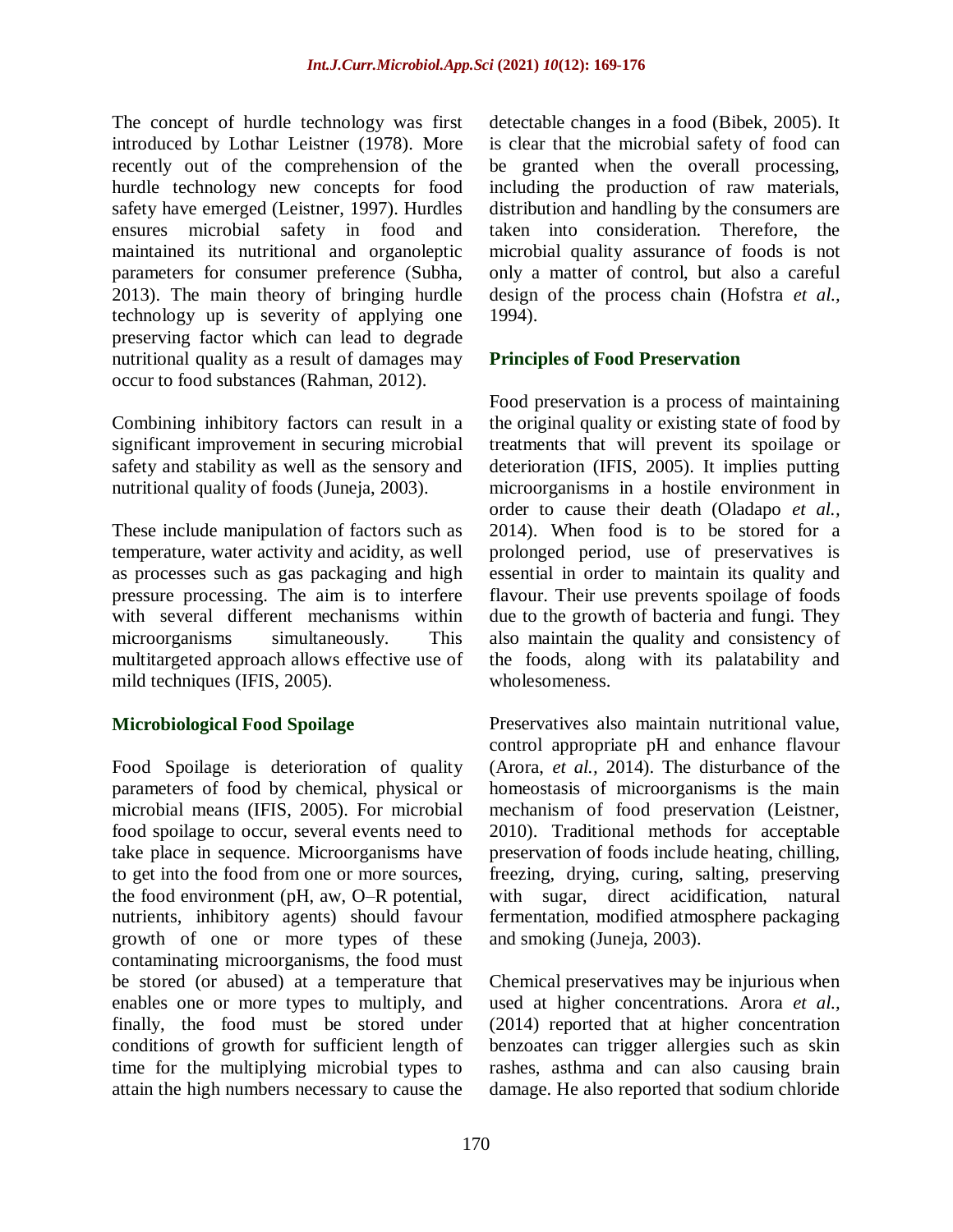when used in high amount in' meats and fish can lead to high blood pressure, kidney failure, stroke and heart attack.

## **Hurdle Technology**

Hurdle technology is a method of ensuring the safety of foods by eliminating or controlling the growth of pathogens, making the food safe for consumption and extending its shelf life through the application of a combination of technologies and approaches. The stability and safety of foods depends on various preservation factors. Depending on the type of product, the type and intensity of the hurdles will vary case by case. The effects produced by the combination of these hurdles is called hurdle effect.

## **Principles of Hurdle Technology**

The microorganisms present ("at the start") in a food product should not be able to overcome ("jump over") the hurdles present, otherwise the food will spoil or even cause foodpoisoning (Leistner, 1994). The most important hurdles commonly used in food preservation are temperature (high or low), water activity (aw), acidity (pH), redox potential (Eh), preservatives (nitrite, nitrate, sorbate, sulfite etc) and competitive microorganisms (lactic acid bacteria) (Leistner, 2011).

The concept is that for a given food the bacteria should not be able to "jump over" all of the hurdles present, and so should be inhibited. The microbial stability and safety as well as the sensory and nutritional quality of most preserved foods are based on a combination of several empirically applied preservative hurdles (Leistner, 2011), which the microorganisms present in the food are unable to overcome. The physiological responses of microorganisms during food preservation such as homeostasis, metabolic

exhaustion, and stress reaction are the basis for the application of hurdle technology. Use of combined hurdles could increase the disturbance of homeostasis and cause the metabolic exhaustion of microorganisms. Since different hurdles have different spectra of antimicrobial action, the combined hurdles could attack microorganisms in different ways and may increase synergistically the effectiveness of preservation ("multitarget preservation") (Leistner, 2011). The mechanisms by which the combination of factors, or hurdle concept, works is that; when two target microorganisms a and b can grow when preservation methods X, Y, or Z are used as individual hurdles. Then, if X and Y are combined, the growth of a is arrested, and when X, Y, and Z are used in combination, both microorganisms fail to grow (Bibek, 2005).

Hurdle effect is of fundamental importance for the preservation of food, since the hurdles in a stable product control microbial spoilage and food poisoning as well as control of fermentation (FOA, 2006). The hurdle concept illustrates only the well-known fact that complex interactions of preservative factors are significant for the microbial stability of foods. From an understanding of the hurdle effect, hurdle technology has been derived, which allows improvements in the safety and the quality as well as the economic properties of foods, by an intelligent combination of hurdles (Leistner, 1994). A synergist effect could work if the hurdle in a food hits different targets (e.g., cell membrane, DNA, enzyme systems, pH, aw, Eh) within the microbial cell, and thus disturbs the homeostasis of the microorganisms present in several aspects. Therefore, employing different hurdles in the preservation of a particular food should be an advantage, because microbial stability could be achieved with a combination of gentle hurdles. In practical terms, this could mean that it is more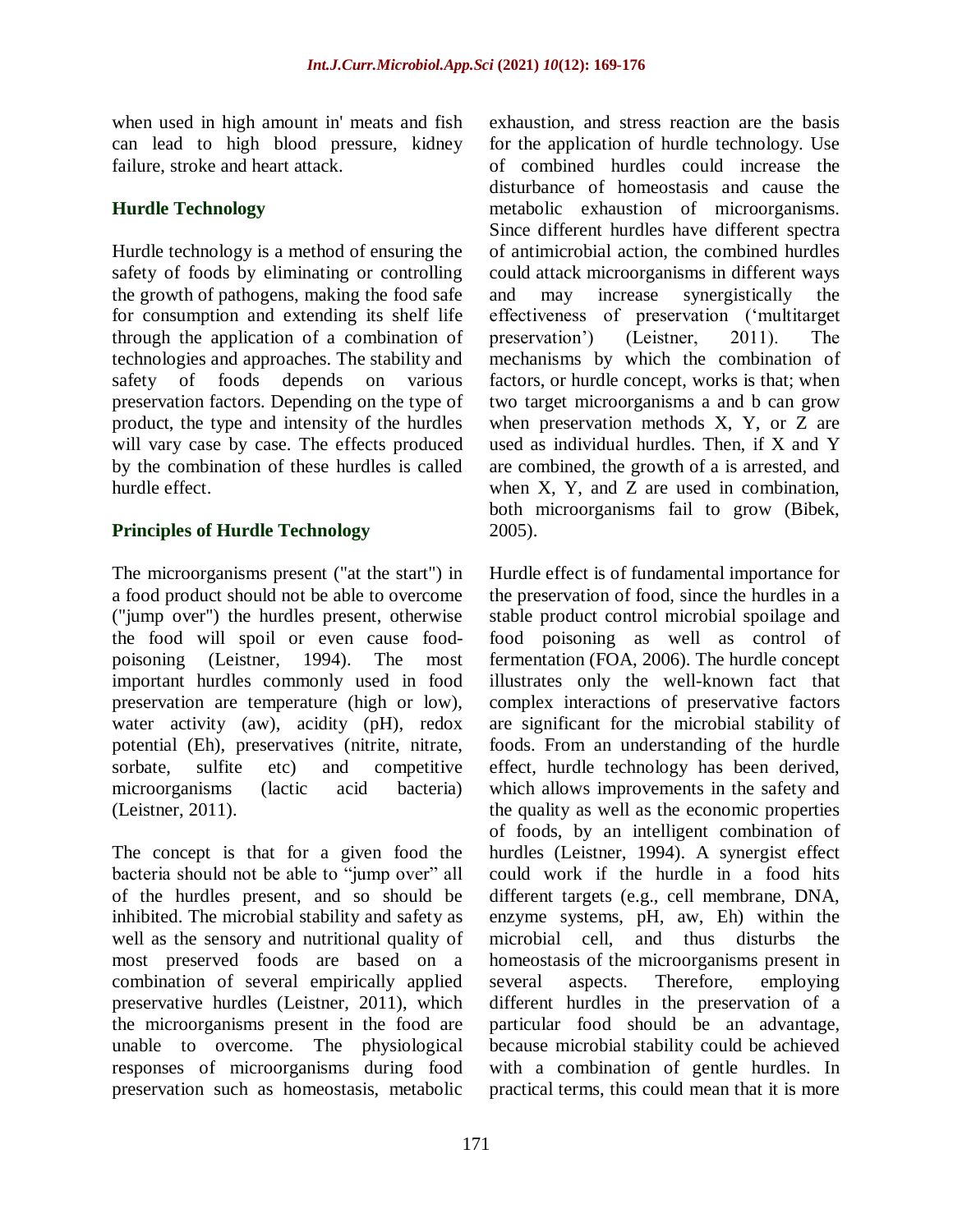effective to use different preservatives in small amounts in a food than only one preservative in large amounts, because different preservatives might hit different targets within the bacterial cell, and thus act synergistically (FOA, 2006).

The hurdle includes temperature, water activity, pH, redox potential, modified atmosphere, organic and inorganic preservatives etc. (FOA, 2006). The intensity of the hurdle is ascertained and controlled according to the type of spoilage microorganism(s) and regulated as per consumer safety and preference without sacrificing the quality and appearance of the final food product (Subha, 2013). The different parameters or factors that are used in combination include intrinsic factors (e.g., aw, pH, Eh, and natural inhibitors), processing factors (e.g., heating, drying, fermentation, and preservatives), and extrinsic factors (e.g., temperature and aerobic or anaerobic environment). Competitive flora (e.g., lactic acid bacteria) and non-thermal processing methods can be added to them (Bibek, 2005).Proper combination of hurdles will lead to destruction of the microbes and can prevent their further growth. It also ensures microbial safety in food thereby maintaining its nutritional and organoleptic parameters for consumer preference (Subha, 2013).

#### **Hurdle Factors**

In traditional cases of food preservation, addition of sugar to produce jams, heating, deposition of antimicrobial agent from smoking onto food surface and so forth are considered hurdles. Since aforementioned factors have flavour affecting properties contribute in sensory properties of final products. To achieve a good level of shelf life in terms of extending shelf life using hurdle technologies, they must arise at different stages in orders.

Depending on the condition of product, a different series of hurdles, to overcome satisfactorily the number of pathogens, adequate level of minimizing the loss of nutrients can be used, but it should be noted that in practice, they can operate simultaneously, synergistically, sequentially.

Hurdle factors used in food preservation includes heating (F), chilling (t), low water activity (aw), acidification (pH), low redox potential (Eh), preservatives (pres.), vitamins (V), nutrients (N) (Leistner L and Gorris LGM, 1994.)

## **Types of Hurdles**

More than 60 potential hurdles for foods of plant and animal origin, which improve the microbial stability and/or the sensory quality of these products have already describe, and the list of possible hurdles for food preservation is by no means complete (Leistner, 2011).

#### **Physical Hurdles**

Most hurdles under this heading are processes used in food manufacturing. When using processes intended to kill microorganisms, it is necessary to protect the food product against (microbial) recontamination after processing, this includes: heat processing, manipulation of storage temperatures, irradiation, electromagnetic energy, photodynamic inactivation, ultrahigh pressure processing, ultra sonication and packaging (Leif, 1994).

#### **Physicochemical Hurdles**

Hurdles categorised under this heading include water activity (aw), pH, redox potential (Eh), salt (NaCl), nitrite (NaNO2), carbon dioxide (CO2), oxygen (O2), ozone (O3), organic acids, spices and herbs, sulphite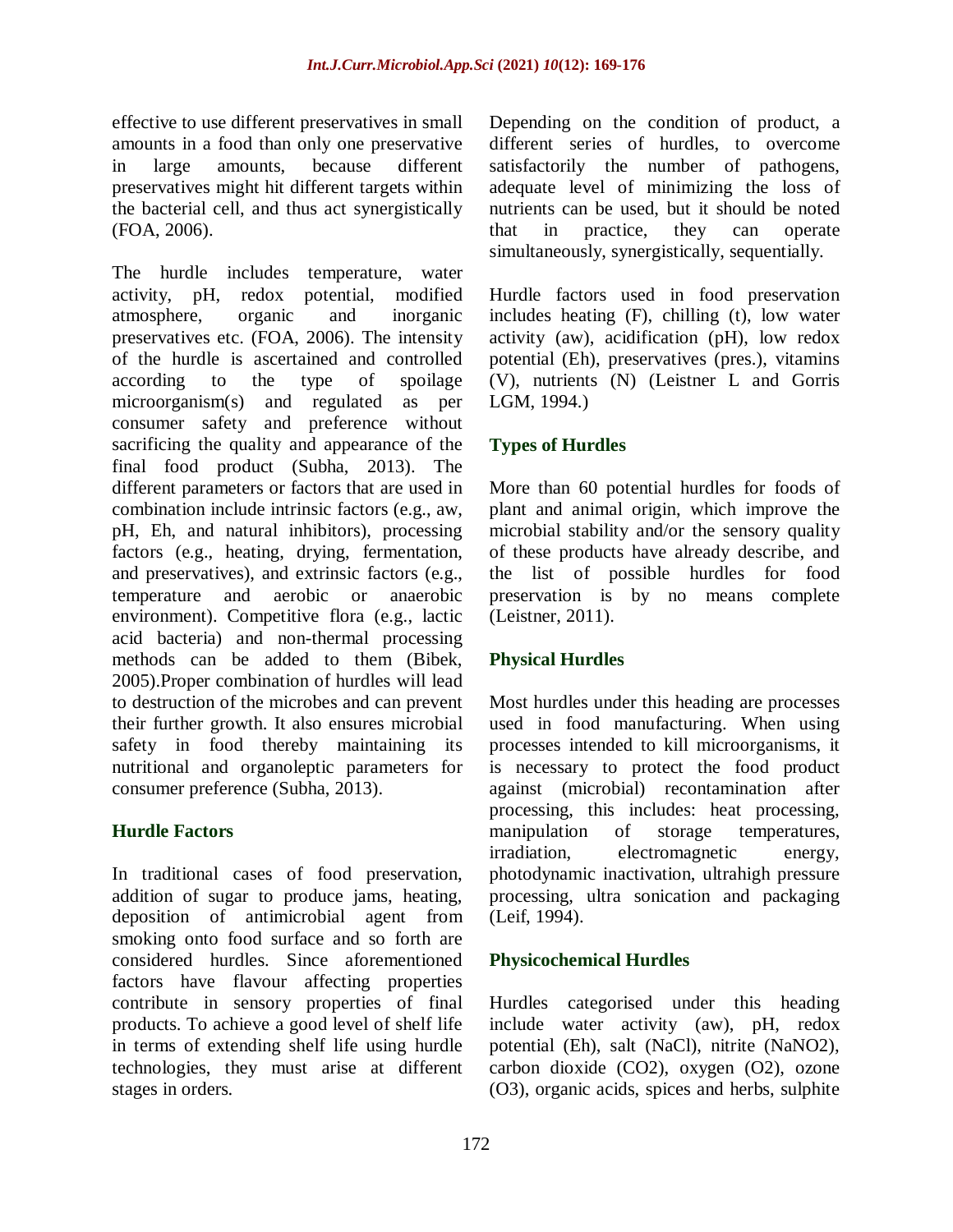or SO2, smoking, ethanol, maillard reaction products (MRPs) and lysozyme (Leif, 1994).

#### **Microbiologically Derived Hurdles**

Hurdles under this class are; competitive flora, starter cultures, bacteriocins and antibiotics (Leif, 1994).

## **Applications of Hurdle Technology**

Hurdle technology concepts have been adopted by various research investigators for the processing of various food products. Hurdle technology can be applied to wide categories of food which include; dairy products, fresh fruits and vegetables, fruits derived products, animal products (Aditya and Nida, 2015). The technology have a broad application in production Ready-to-Eat foods and production of edible coating. Some preservatives at high concentrations represent chemical hazards; a combination of chemical preservatives with other preservation methods is useful. Proper application of combined methods gives stable products, prevents the undesired side-effects of each individual treatment, saves energy and lowers the required concentration of added preservatives (Pokorn, 1994). Many researchers reported that combination of different hurdles at lower concentrations offer more resistance to microbial activities than individual hurdles used at higher concentrations. Different preservatives might hit different targets within the microbial cell and act synergistically (Sujatha, 2014).In the preservation of jams and jellies, for which high heat, low pH (of fruits), low aw (sugar in fruits and added), and anaerobic packaging are used to reduce microbial numbers as well as the growth of survivors (Bibek, 2005). Anurag *et al.,* (2013) reported that application of radiation to intermediate moisture products dried by infrared, and use of 400 gauge polythene bag will provide effective retention to nutrient up

to six months under ambient storage. (Abdullahi, *et al.,* 2016) reported that combination of 4% sucrose, 0.1% citric acid, 0.1% sodium benzoate and use of HDPE as packaging material eliminates the growth of *Salmonella spp.* and *Staphylococcus spp.* during ambient storage of *Kilishi* (West African traditional dried meat product. Addition of both vinegar and sake was found to be an efficient means of improving the microbial stability of the sous vide packaged seasoned beef product stored at 8 and 200C. Combined addition of vinegar and sake may be considered as a possible alternative with minimal loss of organoleptic quality when longer storage is required like usual use conditions of sous vide packaging (Jae, *et al.,* 2006). Addition of 3% Nacl and 0.3% citric acid on fresh coconut gratings extend it shelf life by one month under ambient conditions and by three months under refrigeration conditions (Gunathilake, 2006). (José, *et al.,* 2008) reported that addition of ascorbic acid, potassium sorbate, and sodium bisulphite into sugar syrup can retain the colour of fresh mango slice for a period of 30 days.

Jyoti, *et al.,* (2013) reported that combination of salt (8%), Citric acid (300ppm), potassium metabisulphite (300ppm) and sodium benzoate (300ppm) is the best hurdle treatment for low cost preservation of cauliflower. This treatment can extend the shelf life of cauliflower to 180 days when store at temperature between 3037°C. The combination of hurdles osmotic dehydration, infrared drying, HDPE packaging and a radiation dose of 1 kg were proved to be effective in extending the shelf life of pineapple slices up to 4 months under ambient storage (Sujatha, 2014).

Gupta *et al.,* found that Citric acid treatment in combination with gamma radiation and modified atmosphere packaging was employed as hurdles for control of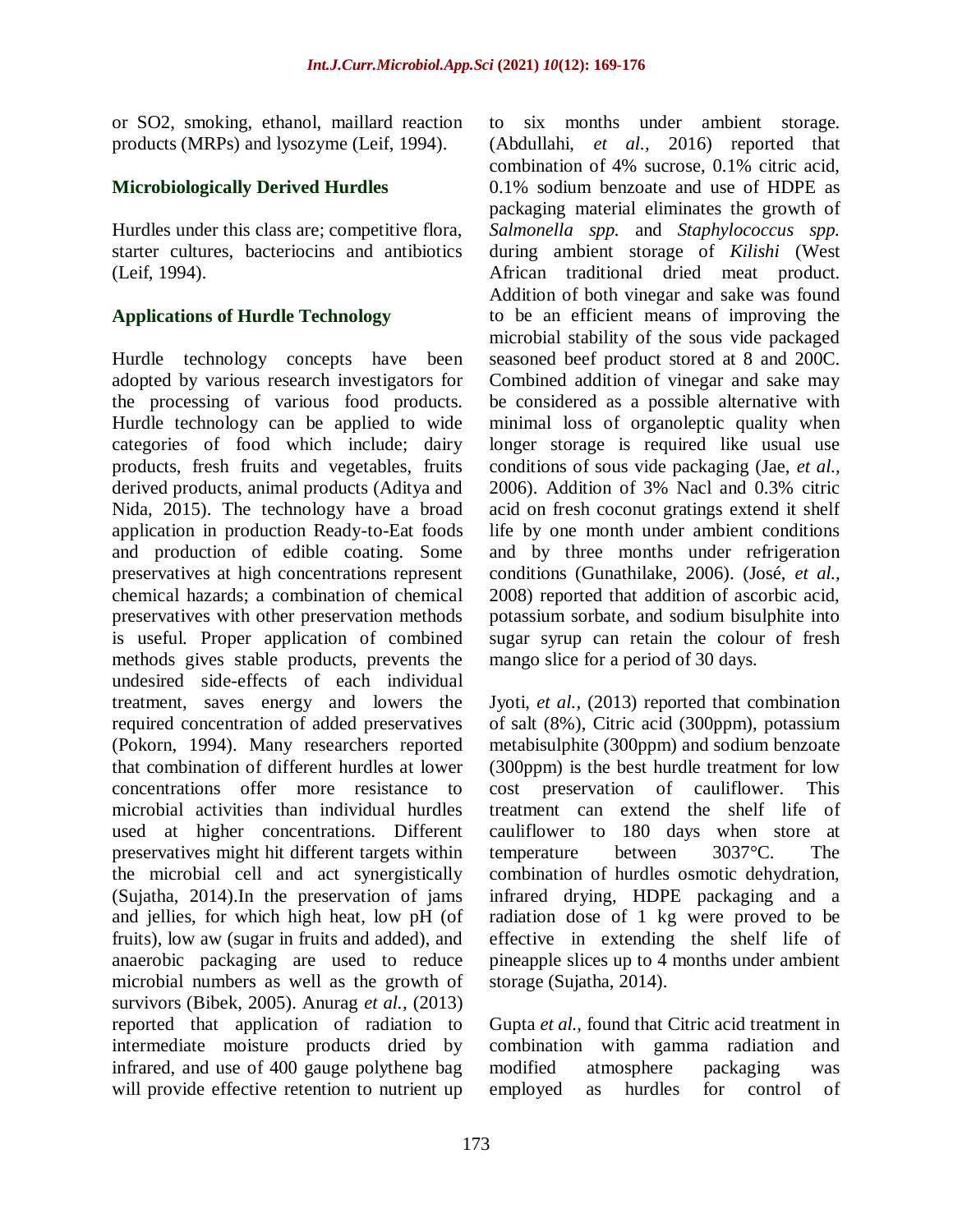microorganisms and extending shelf life of minimally processed French beans. Response surface methodology was used to optimize citric acid treatment and g-irradiation dose to obtain product with desired microbial and sensory quality. Optimum processing conditions (citric acid 8.4 g L\_1; irradiation dose 0.7 kGy; 10\_C) resulted in modified atmosphere of 18% O2 and 4% CO2 at end of storage period. Under these conditions shelf life of the product could be extended by one week with acceptable sensory and nutritional quality as evaluated by total antioxidant, phenolics, flavonoids and vitamin C content.

Cepero *et al.,* (2006) investigated the effectiveness of the hurdle effect to increase the shelf life of fresh sausages. Two formulations were stored between 4 and  $8^{\circ}$  C at 93  $\pm$  5% of RH under two different conditions (hung in bars and vacuum packaged). Variants were studied for their physicochemical and sensory properties and microbiological quality; they were analysed weekly by an acceptable-refusal test, pH measures, and microbiological technique. Sensory analysis was considered as a refusal approach. Results indicated that it was possible to increase the shelf-life of the Cuban fresh sausage from 4 to 32 days using the following hurdle technology: vacuum packaging to decrease the oxidation-reduction potential, potassium sorbate as a preservative and low temperature (between 4 and  $8^0$  C) during storage.

Kanatt *et al.,* (2006) developed a process for the preparation of shelf-stable, ready-to-eat (RTE) shrimps using a combination of hurdles. The hurdles employed to cooked marinated shrimps included reduced water activity (0.85  $\pm$  0.02), packaging and gamma radiation (2.5 kGy). Microbiological analysis revealed a dose –dependent reduction in total viable count and *Staphylococcus* species. In nonirradiated samples a visible mold growth

was seen within 15 days of storage at ambient temperature (25  $\pm$  3<sup>0</sup> C). No Significant changes in textural properties and sensory qualities of the product were observed on radiation treatment. These RTE shrimps were microbiological safe and sensorially acceptable even after two months of storage at ambient temperature.

## **Advantages of Hurdle Technology**

The greatest advantage of hurdle technology is tendency to conquer the ability of microorganisms in developing resistance to conventional preservation methods because in combine technology different preservative acts synergistically by hitting different targets within the cell of the spoilage microorganism. Hurdles are use at lower concentrations this prevent the undesired side effects, lower production cost and save energy. Another advantage is the opportunity of using natural preservatives in combination with synthetic preservatives, this also lower the risk associated with using synthetic preservatives at high concentration. Possibility of increasing shelf-stable foods; because food preserved by combined methods (hurdles) remains stable and safe even without refrigeration, and is high in sensory and nutritive value due to the gentle process applied (FOA, 2006).

#### **Disadvantages of Hurdle Technology**

Hurdle could have a negative effect on foods, depending on its intensity. For instance, chilling to low temperature is detrimental to some foods of plant origin (chilling injury), whereas moderate chilling will be beneficial for their shelf life. Another example is the pH of fermented sausage which should be low enough to inhibit pathogenic bacteria, but not so low to impair taste. If the intensity of a particular hurdle in a food is too small it should be strengthened, if it is detrimental to the food quality it should be lowered. By this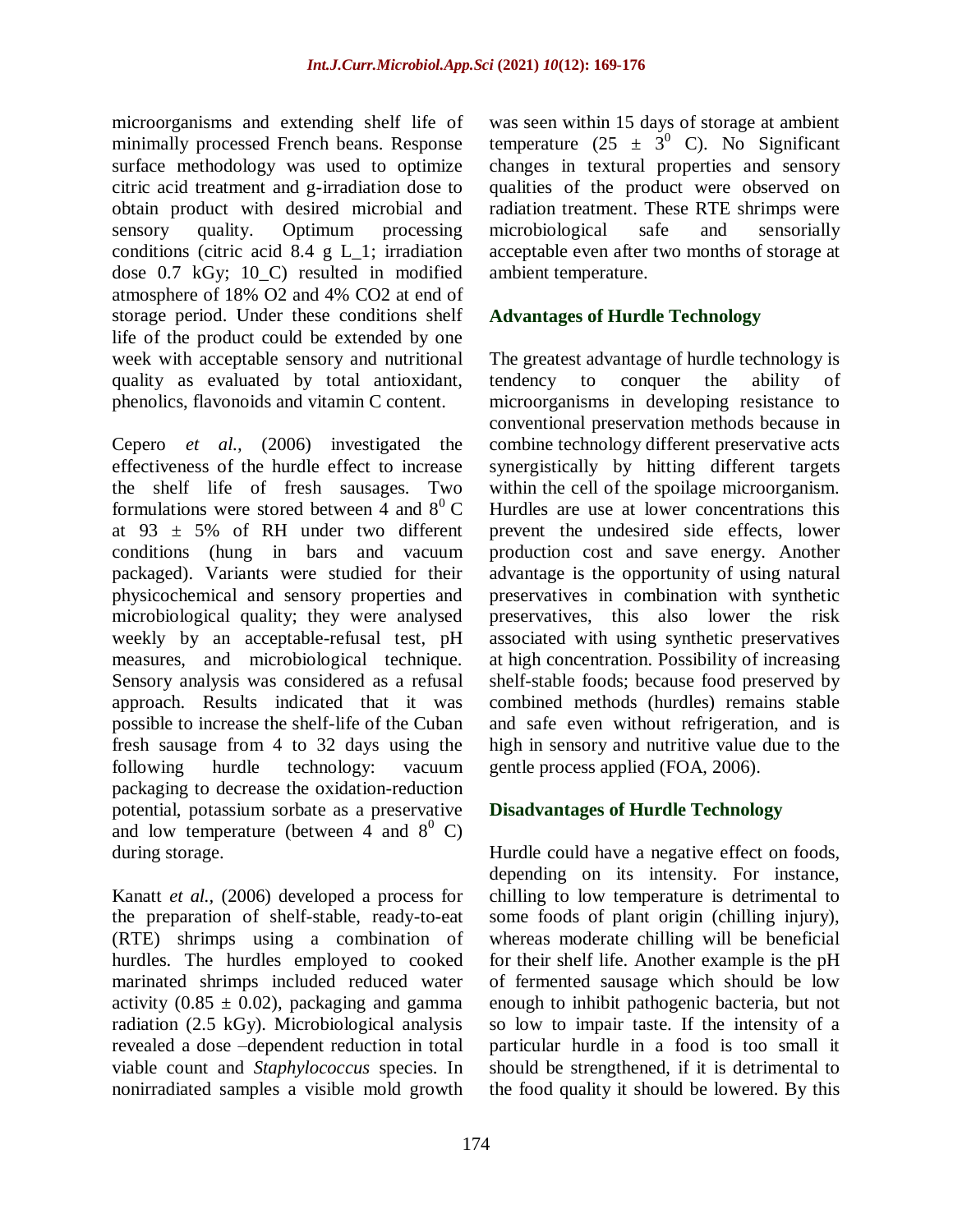adjustment, hurdles in foods can be kept in the optimal range, using safety as well as quality, and thus the total quality a food (Leistner, 2000). Jae *et al.,* (2006) reported that addition of vinegar and sake lowered the hedonic scores of sous vide packaged seasoned beef.

Hurdle technology is an important approach that can be used to improve quality parameters during processing and storage of food. Smart application of hurdles improve sensory characteristics, chemical and microbiological qualities of food. More than 60 hurdles reported to be available, these can be use in different combinations and concentrations in wide range of foods. This versatility make the application of the technology possible in both modern and local food processing. (Leistner & Gorris, 1995)

# **References**

- Abdullahi, N., Araihu, C. C. & Abu, J. O., 2016. Effects of Chemical Hurdles and Packaging Materials on Microbial Load and Bacterial Distribution in Kilishi under Ambient Storage. *International Journal of Engineering Research & Technology,* 5(8), pp. 306- 315.
- Aditya, P. & Nida, M., 2015. Hurdle Technology-An Approach towards Food Preservation. *Int.J.Curr.Microbiol.App.Sci,* 4(7), pp. 802-809.
- Anurag, C., Sujatha, V., Ramesh, C. & Babu, D. J., 2013. Development of Shelf Stable Intermediate Moisture Carrot (*Daucus carota*) Shreds Using Radiation as Hurdle Technology.. *International Food Research Journal,*  20(2), pp. 775-778.
- Arora, A. K., Shashi, M. P. & Sonney, S. K., 2014. Is chemical safety to food hazardous? Dangers of food preservatives. *J Indian Acad Forensic*

*Med,* 31(4).

- Gunathilake, K., 2006. Application of Hurdles Techniques to preserve Fresh Scraped Coconut at Ambient and Refrigeration Storage. *Journal of Natural Science Foundation, Sri Lanka,* 33(4), pp. 265- 268.
- Gupta, S. *et al.,* 2012. Hurdle technology for shelf stable minimally processed French beans (*Phaseolus vulgaris*): A response surface methodology approach. *Food Science and Technolog,* Volume 48, pp. 182-189.
- Hofstra, H., Vossen,. V. & Plas, J. V., 1994. *Microbes in Food Processing Technology,* s.l.: Federation of European Microbiology Society..
- José, A. U., Héctor, E. & Lourdes, D., 2008. Colour Behaviour on Mango (*Mangifera indica*) Slices Self Stabilized in Glass Jars by Hurdle Technology during Storage. *African Journal of Biotechnology,* 7(4), pp. 487-494.
- Leistner, L., 2010. Basic Aspects of Food Preservation by Hurdle Technology. *International Journal of Food Microbiology,* Volume 55, pp. 181- 186.
- Leistner, L., 2011. Hurdle Technology. *Encyclopedia of Life Support Systems (EOLSS), Food Engineering,* Volume 3.
- Oladapo, A. S., Akinyosoye, F. A. & Abiodun, O., 2014. The Inhibitory effect of different Chemical Food Preservatives on the Growth of Selected Food Borne Pathogenic Bacteria. *African Journal of Microbiology Research.,* 8(14), pp. 1510-1515.
- Pokorn, J., 1994. Preservation of Fruit Juices. *Food Preservation by Combined Processes.,* pp. 61,93.
- Sujatha, V., 2014. Effect of Radiation in Combined Method as a Hurdle in